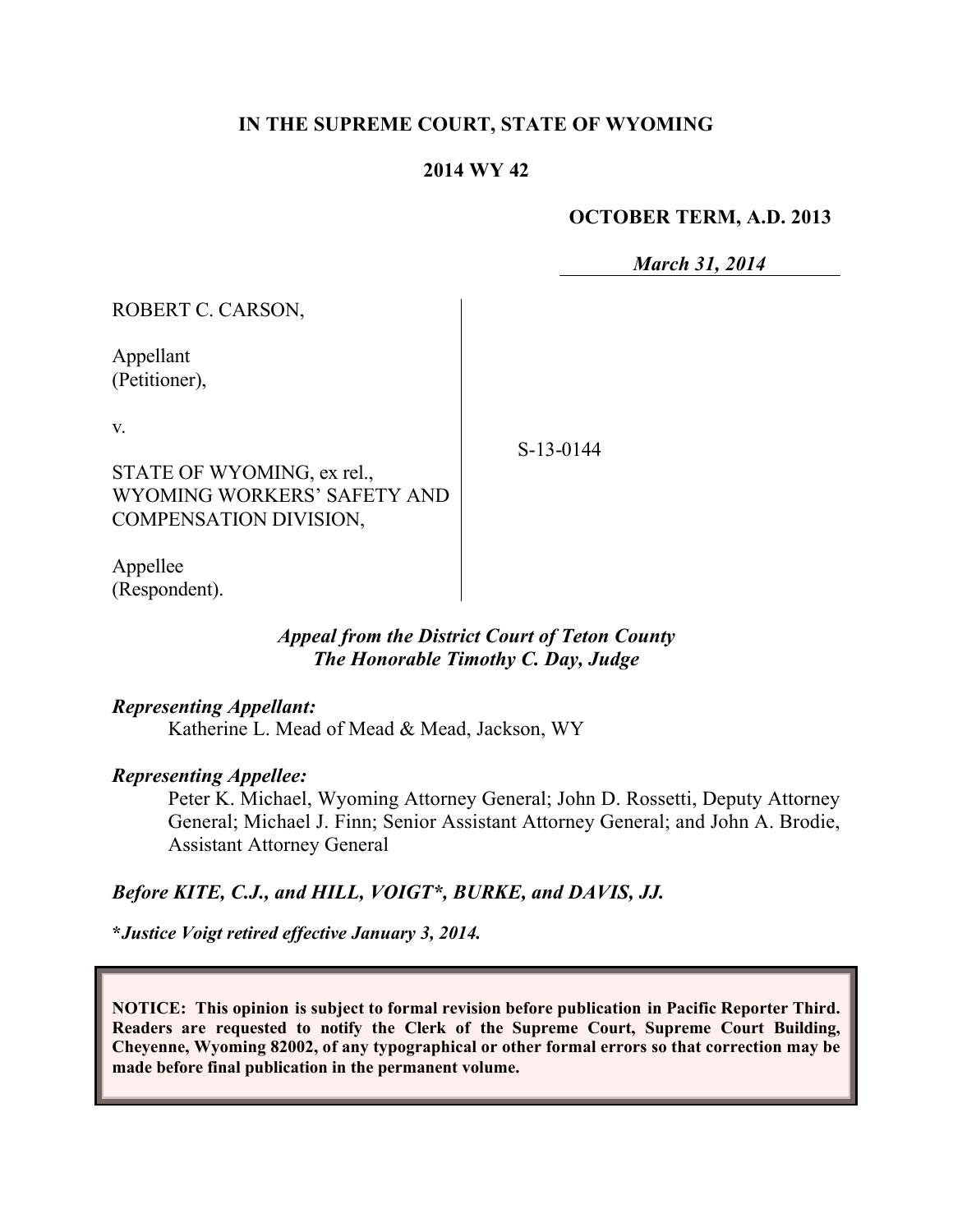## **HILL,** Justice.

[¶1] On January 19, 2006, Robert Carson and his passenger Hugh Sharp were involved in a serious car accident in Snake River Canyon. Carson sustained multiple injuries, including a severe head injury, and Sharp was killed in the accident. In 2007 the Wyoming Workers' Safety and Compensation Division (Division) denied Carson's claims for worker's compensation benefits because he failed to show that the injuries he sustained in the automobile accident arose out of and in the course of his employment with Metrocities Mortgage, LLC (Metrocities). After a contested case hearing, the Division's denial of benefits was upheld. Carson did not appeal this determination.

[¶2] Eight months after the Office of Administrative Hearings (OAH) denied Carson's claim for worker's compensation benefits, a jury sitting in a federal district court case brought by Hugh Sharp's widow against Carson for wrongful death found that Carson was acting within the course and scope of his employment at the time of the accident. After the federal district court jury verdict, Carson sought to reopen this case contending there was newly discovered evidence to support that he was acting within the course of his employment at the time of the accident. After rulings by the district court and this Court, the OAH eventually affirmed its earlier decision from 2008 that Carson was not acting within the course of his employment. We will affirm.

## **ISSUE**

[¶3] Carson presents one issue for our review:

As a matter of law, did the OAH commit error when it failed to apply collateral estoppel to the issue of whether Robert Carson was in the course and scope of employment at the time of his injury?

## **FACTS**

[¶4] On January 19, 2006, Robert Carson and his passenger Hugh Sharp were involved in a serious car accident in Snake River Canyon. Carson sustained multiple injuries including a severe head injury and was in a coma for one month. Sharp was killed in the accident.

[¶5] Originally this matter began as a worker's compensation claim filed on behalf of Robert Carson by his wife, Rachel Carson. Rachel filed a claim in which the theory was that the car accident occurred while he was in the course of his employment with Metrocities. The claim elaborated that Robert was traveling from his home in Alpine to Jackson to discuss a mortgage with Shane Gunderson and Trish Reynolds. The Division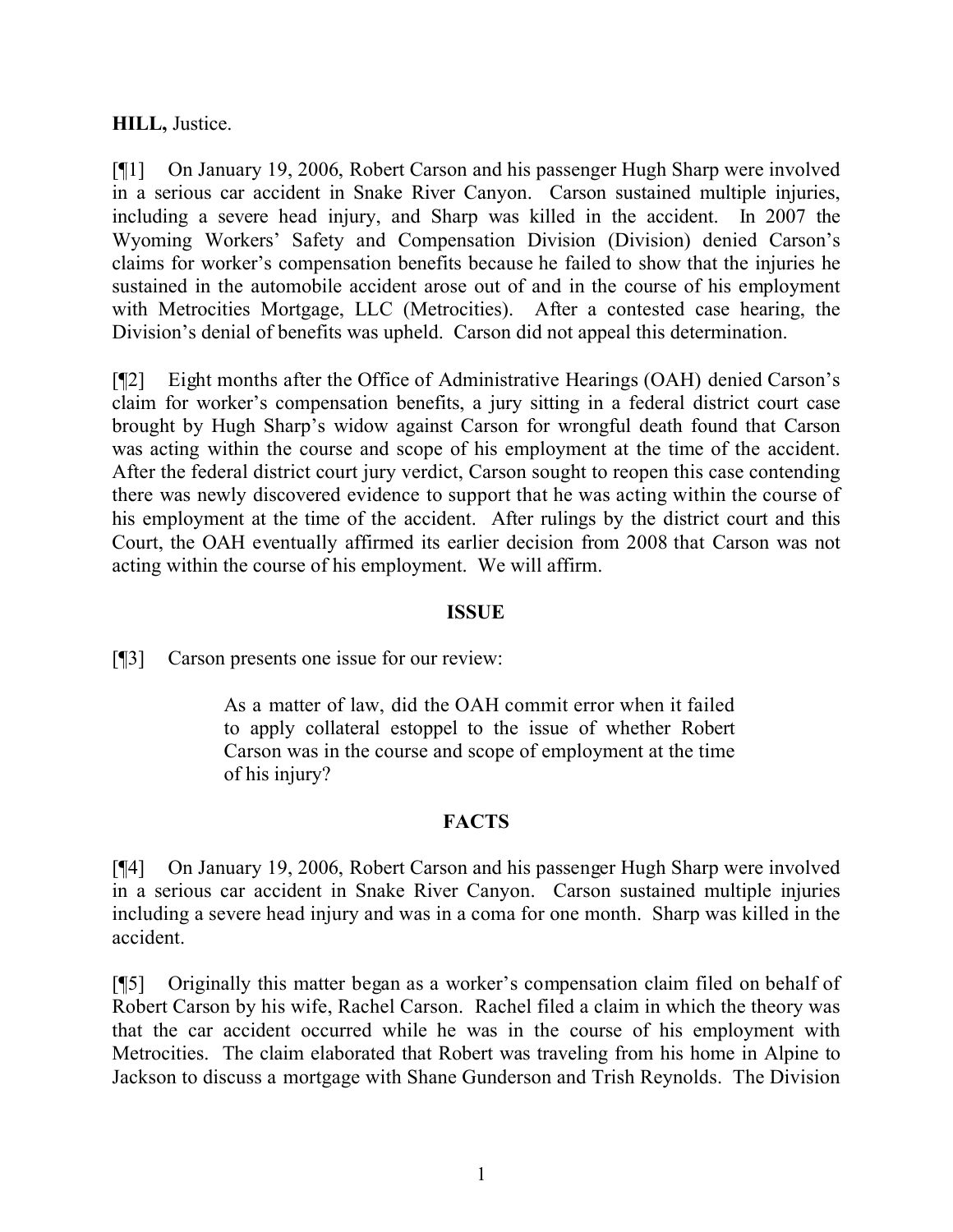issued a final determination denying benefits.<sup>1</sup> A contested case hearing was held on June 28, 2007, after which the OAH found that claimant had not met his burden to prove he was acting within the course of his employment at the time of the accident. No appeal was taken from this decision.

[¶6] In the meantime, Sharp's widow filed a wrongful death action in federal district court against Carson and Metrocities. After a trial, a federal jury found that at the time of the accident Carson was acting within the course and scope of his employment with Metrocities and thus a judgment was entered against Metrocities under the theory of *respondeat superior* and in favor of Sharp's widow.

[¶7] On the basis of the federal judgment, in September of 2008 Carson submitted a *Motion to Reopen Claim* to the OAH. Carson based his motion on W.R.C.P. 60(b) and contended that there was newly discovered evidence that he was indeed acting within the course of his employment at the time of the accident. Carson specifically relied upon federal court testimony from Trish Reynolds who testified that she was scheduled to meet Carson in Jackson on the day of the accident. Without a hearing the OAH denied Carson's motion on October 29, 2008.

[¶8] Carson appealed to the district court. There, the court granted Carson's motion to supplement the record with (1) deposition testimony from Trish Reynolds; (2) federal trial testimony from two Metrocities employees; and (3) an agreement between Metrocities and Salt River Financial (which also employed Carson). The court also reversed the OAH's decision denying Carson's motion and directed the OAH to reopen Carson's claim.

[¶9] In response, the Division appealed to this Court. In *State ex rel. Wyo. Workers' Safety & Comp. Div. v. Carson*, 2011 WY 61, 252 P.3d 929 (Wyo. 2011) (*Carson I*), we concluded that the district court properly granted supplementation of the record but that the district court erred by ruling on the merits of Carson's motion to reopen rather than remanding the case to the OAH for that body to consider the motion in light of the supplemented record.

[¶10] Based upon this Court's decision and its remand to the OAH, the parties agreed that the OAH should decide the matter without further hearing. After due consideration, the OAH again denied Carson relief and affirmed its original September 27, 2007 order denying benefits. The OAH wrote:

> 48. A review of the foregoing supplemental materials does not change the decision in this case. Again, even with the supplemental materials, the only offered evidence of a

 $\overline{a}$ <sup>1</sup> Initially, Metrocities objected to the Division's denial, but later it opposed the claim altogether.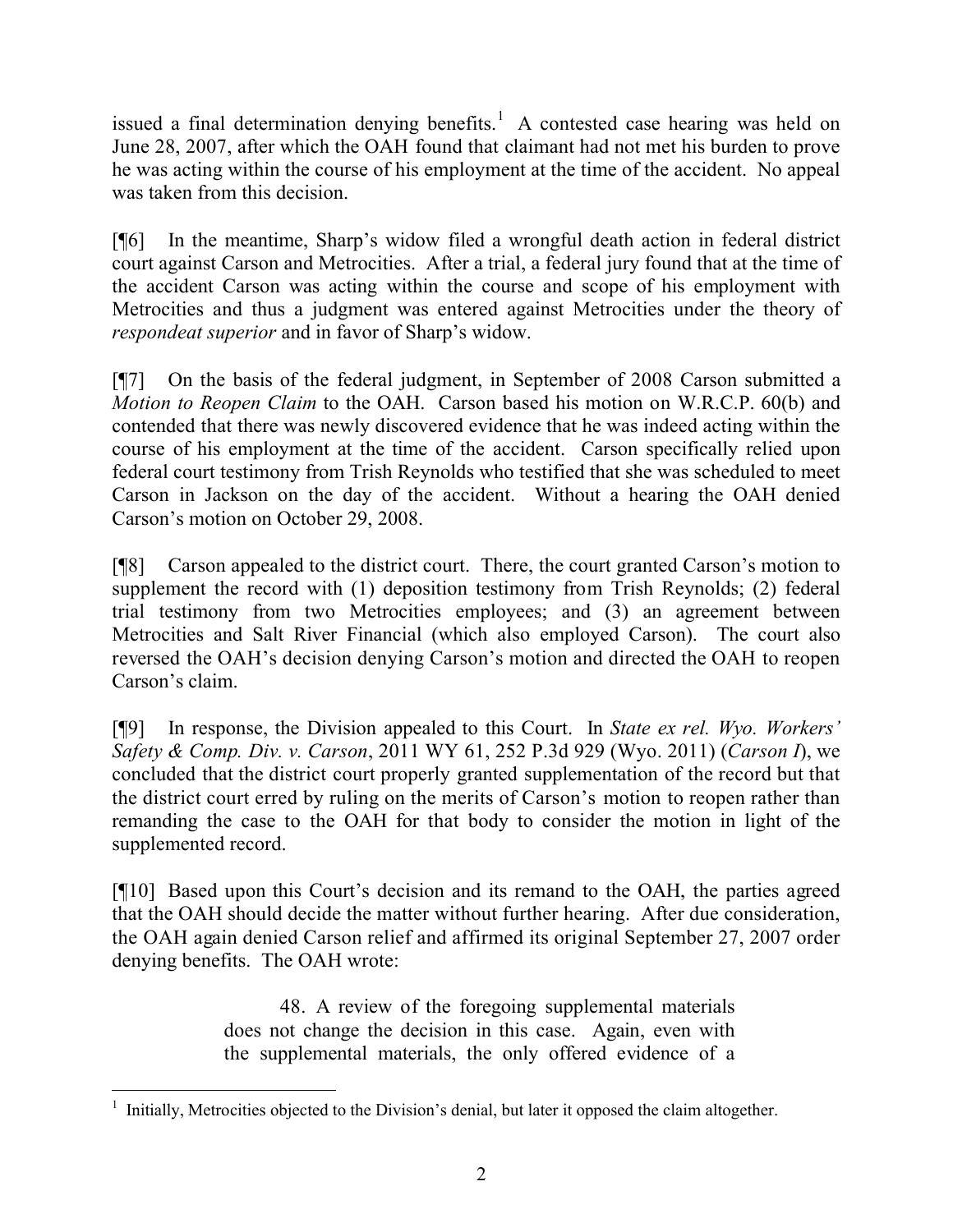causal connection between Carson's trip to Jackson on January 19, 2006, and his employment with Metrocities was the testimony of Gunderson and Reynolds that an appointment had been arranged in Jackson to discuss a refinance. The other suggestion that he may have been distributing or picking up marketing materials is simply speculation.

49. The testimony of Reynolds and Gunderson is not deemed persuasive because,

a. their testimony is not consistent. As set forth above Gunderson testified that Reynolds was instrumental in setting up the meeting. Reynolds states it was all Gunderson's doings.

b. their testimony is not supported by any documentation. Gunderson and Reynolds' testimony that they had not filled out a loan application was not disputed and therefore evidence of the loan application is not expected. The evidence does however show that Carson kept his other employer, Salt River Financial Inc., well advised of his business contacts and did not mention Gunderson or Reynolds. Further, to get the figures and rates for their meeting as Gunderson referenced in his testimony, some prequalification steps such as a good faith estimate should have been generated, but there is no record of such.

c. the evidence showed that Gunderson and Reynolds may have had some bias in favor of or motivation to assist Carson given their relationship both business and personal with Gerre McClintock [Carson's father-in-law]. It is also noted in the prior Order that McClintock was also found not to be credible and indeed had blatantly misrepresented his son in law's continued employment with Salt River[.]

Carson appealed this second OAH decision to the district court, which affirmed the OAH. The district court rejected Carson's argument that the federal decision should be given *res judicata* or collateral estoppel effect in the administrative proceeding and noted that Carson failed to "cite any authority that supports a retroactive application of collateral estoppel or *res judicata*." This appeal followed.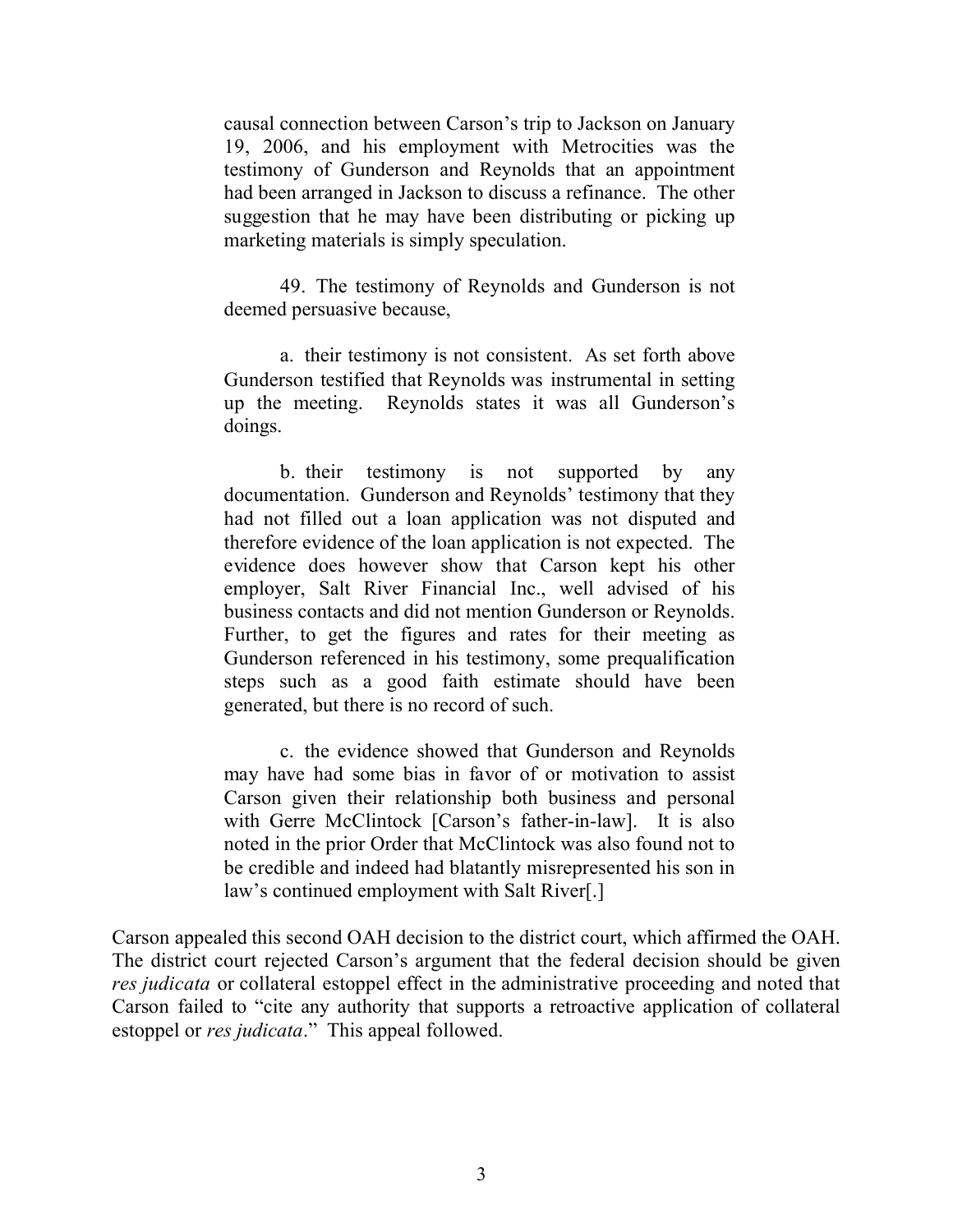#### **STANDARD OF REVIEW**

[¶11] On appeal from a district court's review of an administrative agency's decision, we give no deference to the district court's decision. We review the case as if it had come directly to us from the administrative agency**.** *Taylor v. State ex rel. Wyo. Workers' Safety & Comp. Div.*, 2010 WY 76, ¶ 12, 233 P.3d 583, 586 (Wyo. 2010); *Dale v. S & S Builders, LLC*, 2008 WY 84, ¶ 8, 188 P.3d 554, 557 (Wyo. 2008).

[¶12] Judicial review of an agency's decision is governed by Wyo. Stat. Ann. § 16-3- 114(c) (LexisNexis 2013):

> (c) To the extent necessary to make a decision and when presented, the reviewing court shall decide all relevant questions of law, interpret constitutional and statutory provisions, and determine the meaning or applicability of the terms of an agency action. In making the following determinations, the court shall review the whole record or those parts of it cited by a party and due account shall be taken of the rule of prejudicial error. The reviewing court shall:

> (i) Compel agency action unlawfully withheld or unreasonably delayed; and

> (ii) Hold unlawful and set aside agency action, findings and conclusions found to be:

(A) Arbitrary, capricious, an abuse of discretion or otherwise not in accordance with law;

(B) Contrary to constitutional right, power, privilege or immunity;

(C) In excess of statutory jurisdiction, authority or limitations or lacking statutory right;

(D) Without observance of procedure required by law; or

(E) Unsupported by substantial evidence in a case reviewed on the record of an agency hearing provided by statute.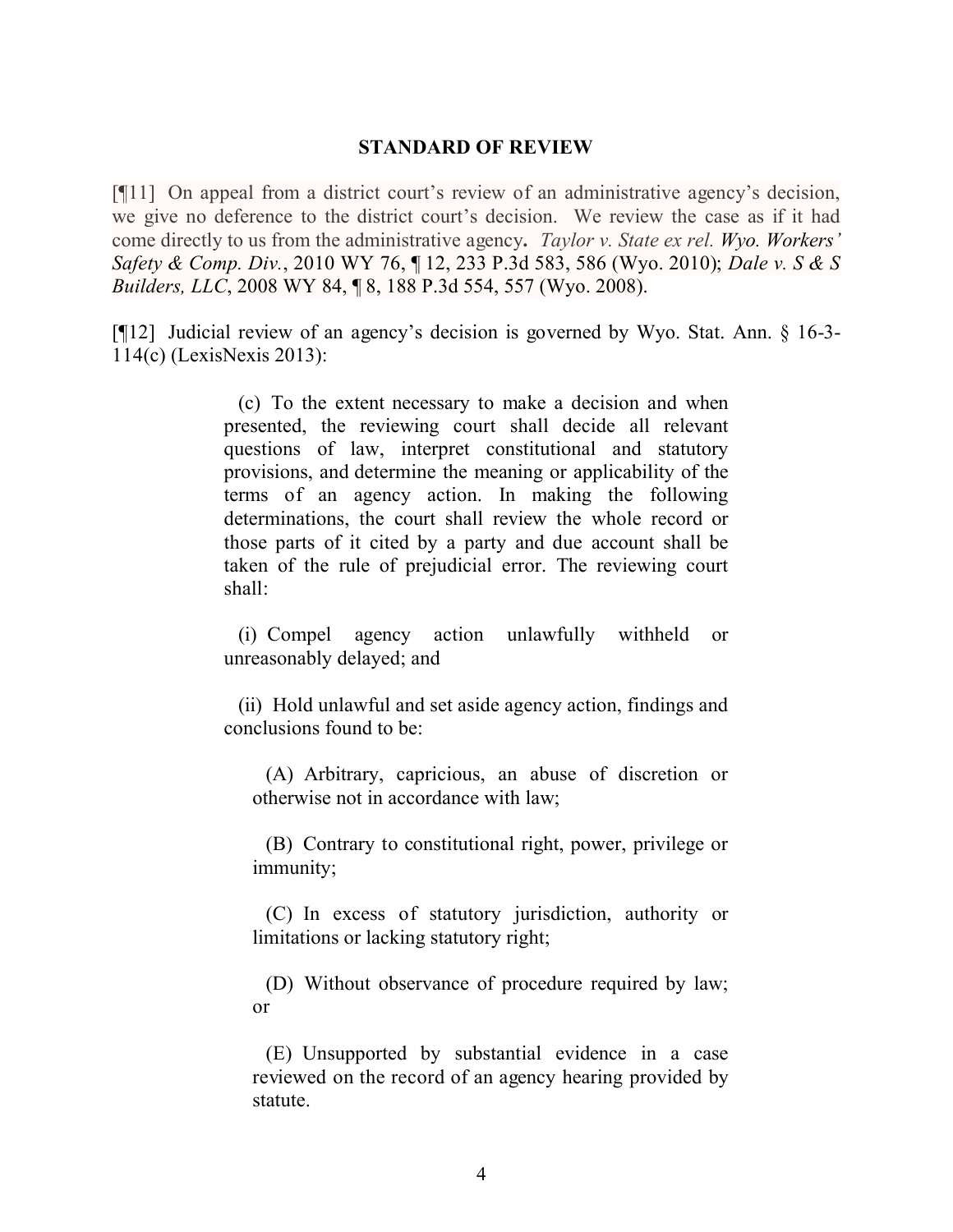In accordance with  $\S$  16-3-114(c), we review the agency's findings of fact by applying the substantial evidence standard. *Dale*, ¶ 22, 188 P.3d 561. Substantial evidence means "such relevant evidence as a reasonable mind might accept as adequate to support a conclusion*.*" *Bush v. State ex rel. Workers' Comp. Div.*, 2005 WY 120, ¶ 5, 120 P.3d 176, 179 (Wyo. 2005) (citations omitted). Findings of fact are supported by substantial evidence if, from the evidence preserved in the record, we can discern a rational premise for the findings. *Id.* We review questions of law *de novo. Boe v. State ex rel. Wyo. Workers' Safety & Comp. Div*., 2009 WY 115, ¶ 7, 216 P.3d 494, 496 (Wyo. 2009).

## **DISCUSSION**

[¶13] In his only issue, Carson argues that the OAH erred when it did not apply collateral estoppel to the issue of whether or not he was in the course of his employment at the time of the automobile accident. He claims all four requirements of collateral estoppel have been met.

[¶14] The Division submits that collateral estoppel is not properly before the Court but even if the merits are reached on the issue, the original result favors the Division because two of the four requirements of collateral estoppel are not met. In the alternative, the Division submits that Carson did not prove that he was acting within the course of his employment at the time of the accident.

[¶15] The doctrines of collateral estoppel and *res judicata* do apply in the administrative context. *Slavens v. Board of County Comm'rs*, 854 P.2d 683, 685-86 (Wyo. 1993). This Court has explained that although the doctrines are often used interchangeably, collateral estoppel is more often appropriately used in an administrative setting.

> In *Salt Creek Freightways* [*v. Wyoming Fair Employment Practices Comm'n*, 598 P.2d 435, 437 (Wyo. 1979)], we noted that although many cases speak of res judicata in the administrative context, they actually apply collateral estoppel. *Salt Creek Freightways*, 598 P.2d at 437. Collateral estoppel is the appropriate doctrine since collateral estoppel bars relitigation of previously litigated *issues*. *Salt Creek Freightways*, 598 P.2d at 438 (*quoting Roush v. Roush*, 589 P.2d 841, 843 (Wyo. 1979) (per curiam)). *See also Bresnahan v. May Dep't Stores Co.*, 726 S.W.2d 327, 329 (Mo. 1987) (when a fact is properly determined in one legal proceeding, it is given effect in another lawsuit). Res judicata on the other hand bars relitigation of previously litigated claims or causes of action. *Salt Creek Freightways*, 598 P.2d at 437. *See also Batson v. Shiflett*, 602 A.2d [1191,] 1201 [(Md. 1992)]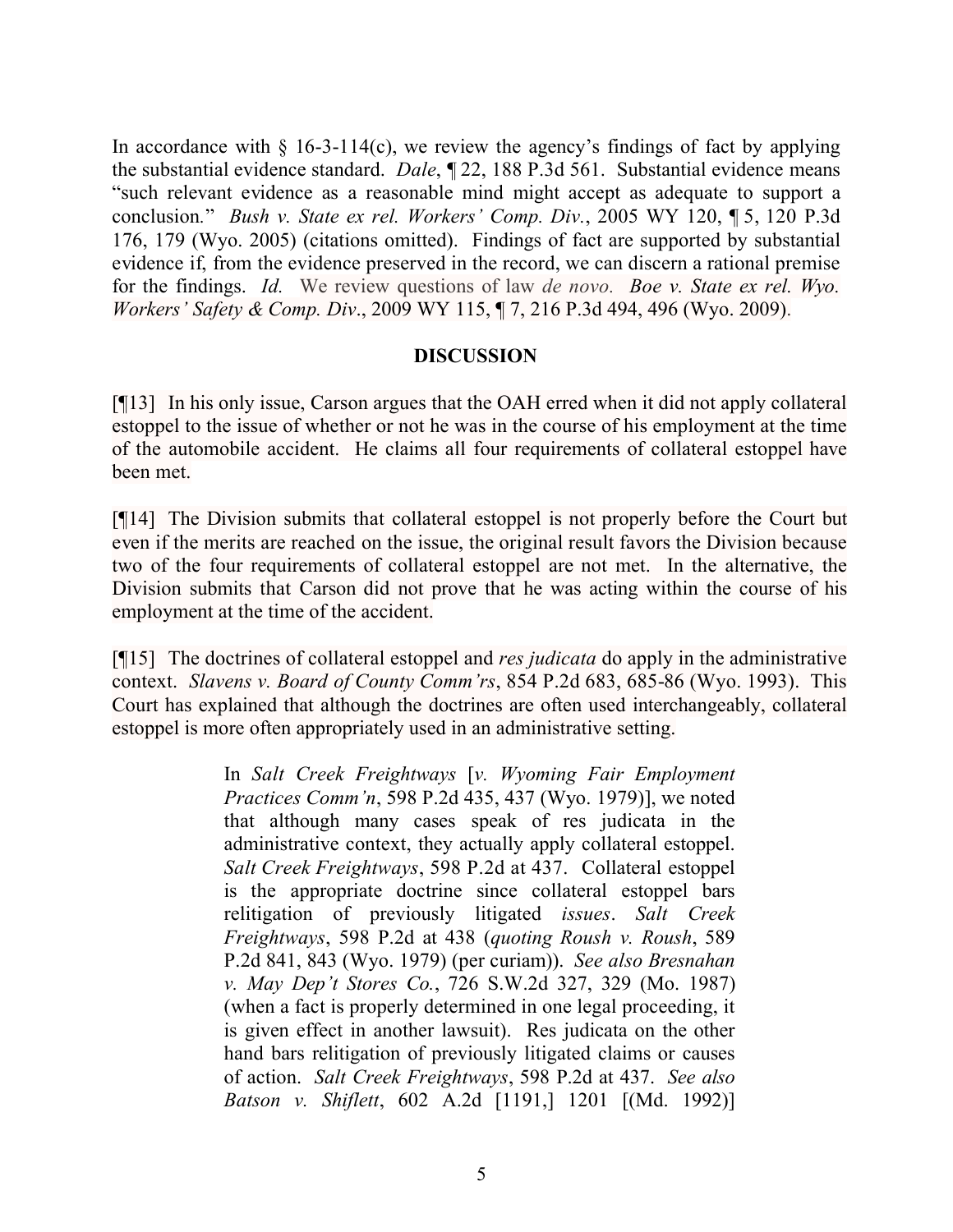(*quoting Parklane Hosiery Co., Inc. v. Shore*, 439 U.S. 322, 99 S.Ct. 645, 58 L.Ed.2d 552 (1979)). Since administrative decisions deal primarily with issues rather than causes of action or claims, collateral estoppel is the appropriate doctrine. *Salt Creek Freightways*, 598 P.2d at 437.

*Slavens*, 854 P.2d at 685-86 (emphasis in original). With regard to collateral estoppel, we consider four factors in determining whether the doctrine applies:

> (1) whether the issue decided in the prior adjudication was **identical** with the issue presented in the present action; (2) whether the prior adjudication resulted in a judgment on the merits; (3) whether the party against whom collateral estoppel is asserted was a party or in privity with a party to the prior adjudication; and (4) whether the party against whom collateral estoppel is asserted had a full and fair opportunity to litigate the issue in the prior proceeding.

*Wilkinson v. State ex rel. Wyo. Workers' Safety & Compensation Div. (In re: Wilkinson)*, 991 P.2d 1228, 1234 (Wyo. 1999) (emphasis in original) (quoting *Slavens*, 854 P.2d at 686).

[¶16] At the district court level the court rejected Carson's argument that collateral estoppel was relevant at all at that stage of the litigation. It stated:

> Petitioner cites the leading Wyoming cases on the doctrine[s] of *res judicata* and collateral estoppel; however, Petitioner fails to cite a single case from any jurisdiction that demonstrates either doctrine being applied retroactively. Absent any authority to support the retroactive application of collateral estoppel or *res judicata*, the Court cannot support Petitioner's argument. Instead, in this case, the administrative agency made a final determination that Petitioner did not appeal. It was only after a later determination made in a different case (and arguably under a different legal standard) was rendered that Petitioner sought to challenge the OAH's decision. In light of Petitioner's failure to cite any authority that supports a retroactive application of collateral estoppel or *res judicata*, Petitioner's argument that the OAH's decision was not in accordance with law fails.

[¶17] We agree with the district court and the Division that collateral estoppel does not apply in this case, for several reasons. First, this Court is not comfortable completely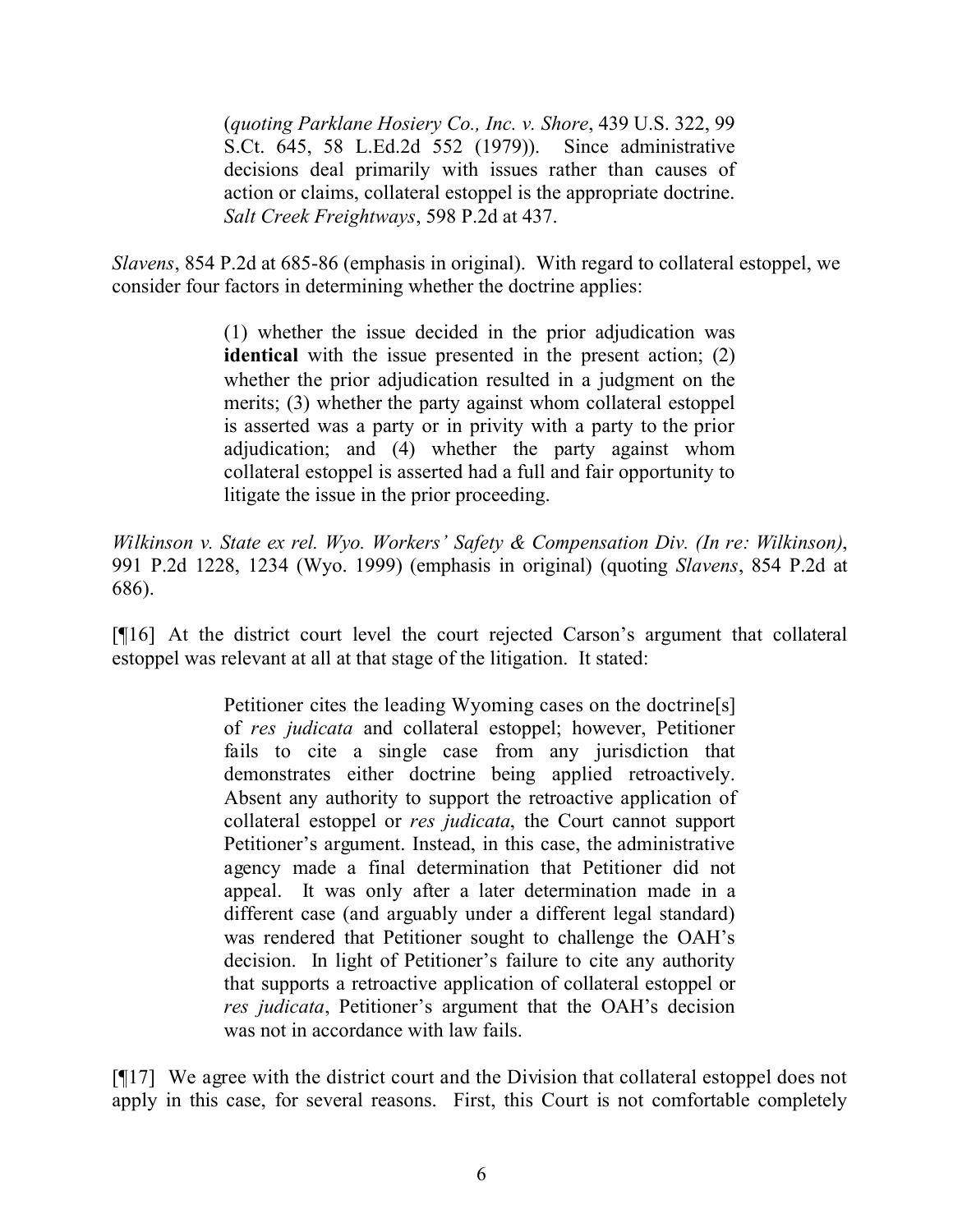distinguishing the differences between tort scope of employment tests and workers' compensations injury tests for the purposes of collateral estoppel. There is a difference in the rationale for allowing benefits under the workers' compensations law and the rationale for imposing liability on an employer for the negligent acts of his employee under the principles of vicarious liability. We stated in *Mills v. Reynolds*, 807 P.2d 383, 388 (Wyo. 1991) (citing *Barnette v. Doyle*, 622 P.2d 1349 (Wyo. 1981) (other citations omitted)):

> [Workers' Compensation laws were developed to] counter the lack of recovery that was attributed to assumption of risk, contributory negligence, and the fellow servant rule. These doctrines, as well as other common law principles, had effectively shielded employers from liability. In order to provide compensation not based upon fault or the breach of a duty owed by the employer to the injured employee, the compromise was adopted that afforded immunity to the employer.

"[T]he worker's compensation system in Wyoming is authorized by Art. 10, § 4 of the Wyoming Constitution and provides tort immunity to employers in exchange for employees receiving a type of industrial-accident insurance." *Perry v. State ex rel. Wyo. Workers' Safety & Comp. Div.*, 2006 WY 61, ¶ 22, 134 P.3d 1242 at 1249 (citing *Spera v. State ex rel. Wyo. Worker's Comp. Div*. 713 P.2d 1155, 1156 (Wyo. 1986)). "[T]he worker's compensation system is not a tort-based system but is, instead, based upon contract." *Id*. This Court said in *Beard v. Brown*, 616 P.2d 726, 736 (Wyo. 1980): 2

> To be injured within the course or scope of one's employment in the context of the worker's compensation system is not the same thing as to be in the course or scope of one's employment and cause injury to a third person who is foreign to the employee-employer relationship, which is the foundation of the worker's compensations system. . . .

The rule which we have adopted for worker's compensation cases cannot be applied to a negligence case. Our general negligence theory is one based on fault worker's compensation and many other statutory schemes are of a nofault nature. Within the general negligence sphere, the rules

 $\overline{a}$ 

 $2^2$  As the Division points out, the Wyoming legislature amended the Wyoming Worker's Compensation Act in 1994 rejecting the rule of liberal construction. The statute now provides: "It is the specific intent of the legislature that benefit claims cases be decided on their merits and that the common law rule of 'liberal construction' based on the supposed 'remedial' basis of workers' benefits legislation shall not apply in these cases." Wyo. Stat. Ann. § 27-14-101(b) (LexisNexis 2013).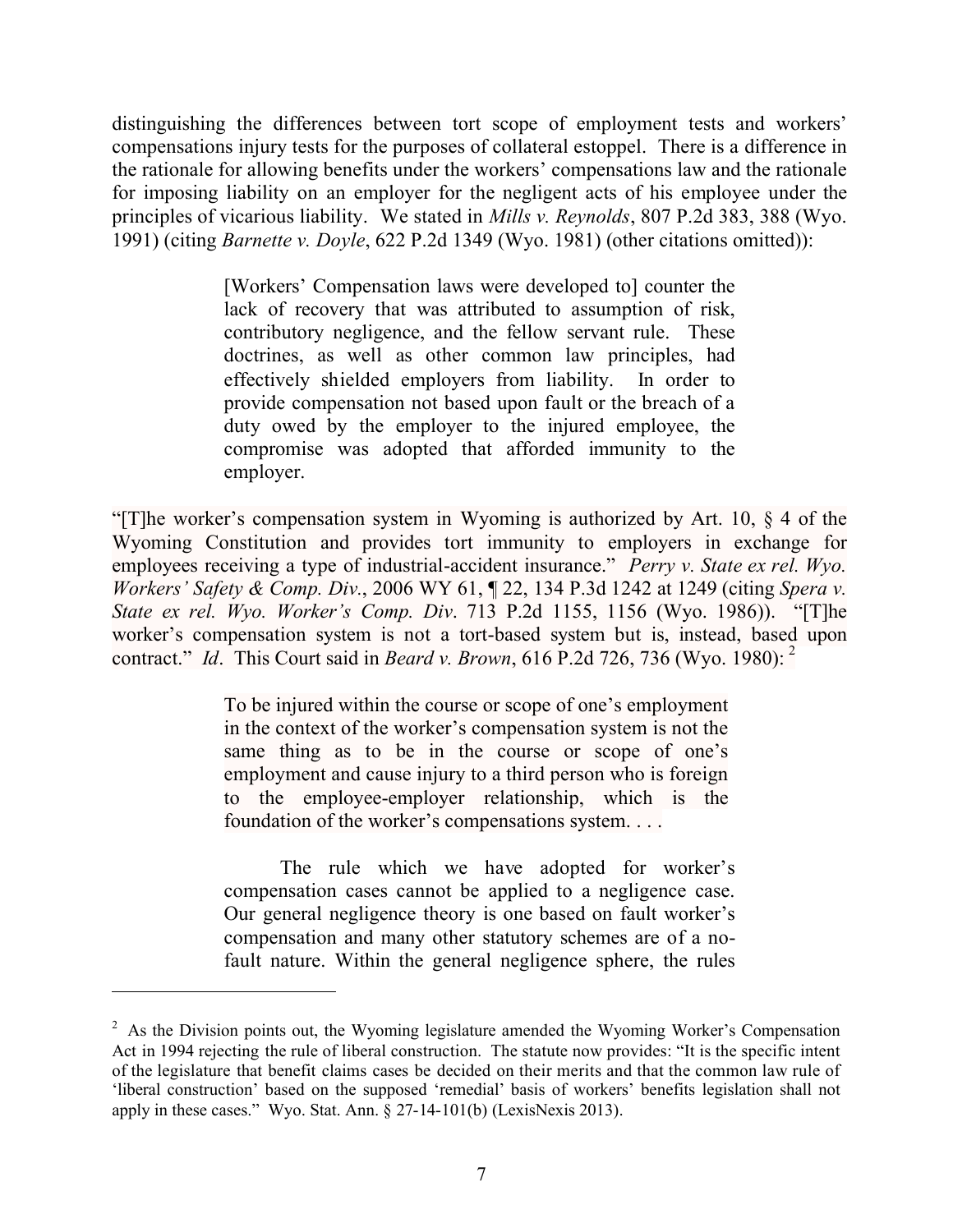regarding "scope of employment" are somewhat different. This is so for a number of reasons. A liberal statute designed to benefit workers is not involved. There is no special relationship giving rise to a special duty as in worker's compensation. There is no sound reason for finding liability without fault for social or economic reasons.

[¶18] Contrast that explanation with general tort principles where fault is a fundamental basis for imposing liability. *See* Wyo. Stat. Ann. § 1-1-109 (LexisNexis 2013)*.* The test of liability in the workers' compensation setting is not the relation of an individual's *fault* or negligence to an *event*, as it is within the tort arena, but rather the relationship of an *event* to the employment. As observed in *Larson's Workers' Compensation Law*:

> Tort litigation is an adversary contest to right a wrong between the contestants; workers' compensation is a system, not a contest, to supply security to injured workers and distribute the cost to the consumers of the product.

1 Arthur K. Larson & Lex K. Larson, *Larson's Workers' Compensation Law*, § 1.03 (2013).

[¶19] While the tests for each are not identical, they do overlap. *See Cottonwood Steel Corp. v. Hansen,* 655 P.2d 1226 (Wyo. 1982); *Beard*, 616 P.2d 726. In *Cottonwood*, we developed this concept a bit further and stated:

> In order to grasp the distinction that we will make between *Beard v. Brown* and the case at bar, it is important to keep in mind that Beard presents a tort question and in no way concerns itself with employer or employee immunity under the Worker's Compensation Act, while the case with which we are concerned in this appeal presents an exercise in interpreting a worker's compensation statute. In *Beard*, we were asked to decide whether, under applicable tort law, the employee was, when going home from the workplace, furthering the interests and subject to the control of the employer to such a degree that the employer became vicariously liable for her negligent acts. Here, on the other hand, we are asked to decide, in a worker's compensation case, whether a covered driver of his covered passenger coemployees who is en route home from the work place is in the "scope of \* \* \* [his] employment" as that term is employed in the co-employee immunity section of the worker's compensation law.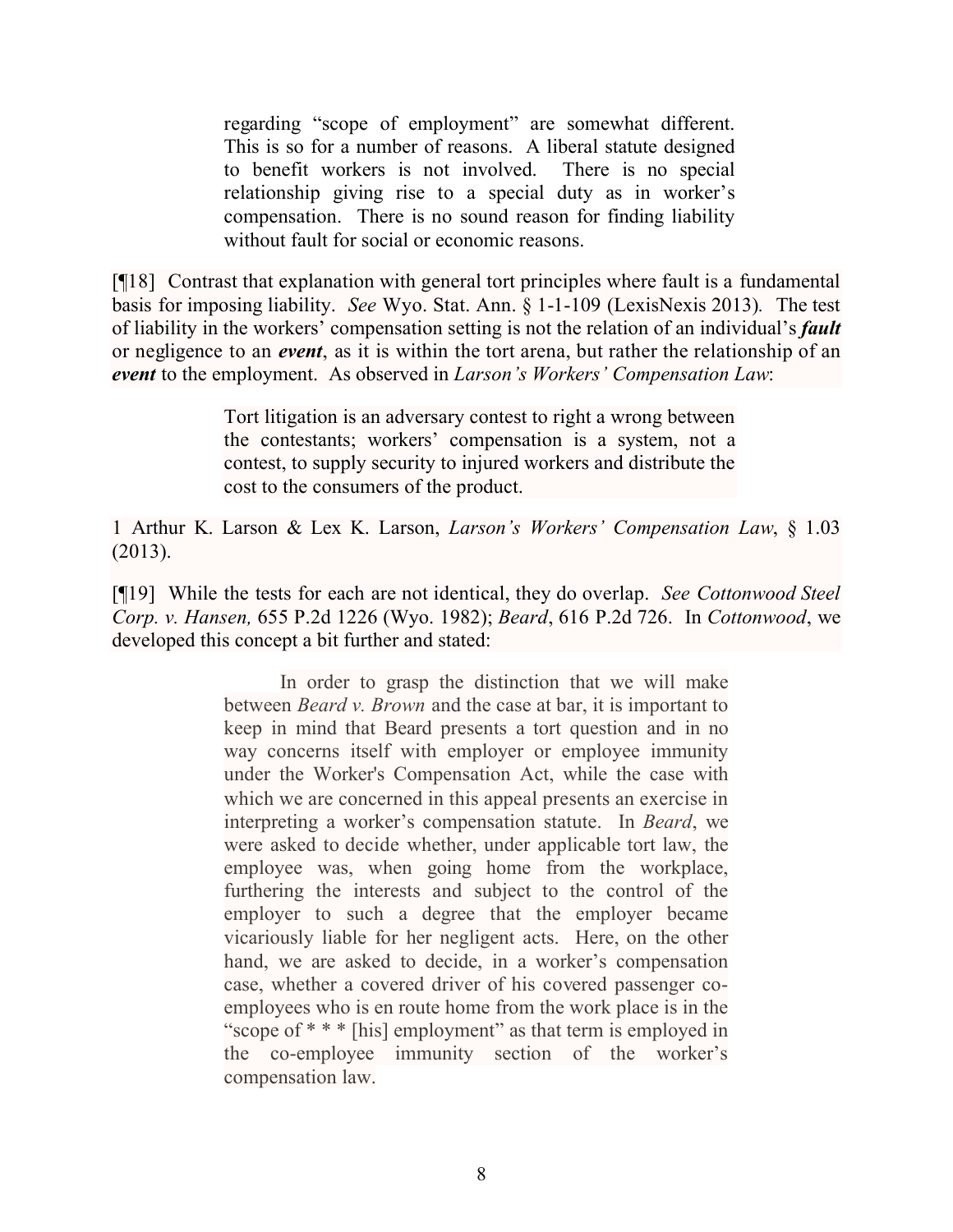In *Beard v. Brown* we very carefully distinguished between the meaning of the term "scope of employment" when used in the law of tort as compared to its employment in worker's compensation law. After referring to opinions from this court in which we held that a worker going to and from work will be held to be in the "*scope or course*" (emphasis added) of employment where the employer pays for the time consumed in this work-related activity, we said, distinguishing Beard from this body of law:

"The rule stated in the above citation is considerably broader than was necessary to accommodate the facts of the cases in which it has been used. In two of the abovecited cases, the employer was either active in arranging or providing transportation for an employee. By saying this, we do not intend to overrule or limit in any way the holdings of those cases. *It is sufficient to point out that they are all worker's compensation cases and, as such, their holdings are not generally applicable in the negligence area. To be injured within the course or scope of one's employment in the context of the worker's compensation system is not the same thing as to be in the course or scope of one's employment and cause injury to a third person who is foreign to the employeeemployer relationship, which is the foundation of worker's compensation system. Worker's compensation is a creature of statute and one designed especially to protect workers injured in the course of their work. The statute is liberally construed to provide coverage to the worker. Within the context of the statute, the employer has a special duty vis-a-vis the employees who work for*  him. Under worker's compensation, an employee is covered for injuries which arise '\* \* \* out of and in the course of employment while at work in or about the premises occupied, used or controlled by the employer, incurred while at work in places where the employer's business requires an employee's presence \* \* \*,' § 27-  $12-102(a)(xii)$ , W.S.1977. This states a problem of proof different from that which is encountered in the negligence area.

*"The rule which we have adopted for worker's compensation cases cannot be applied to a negligence*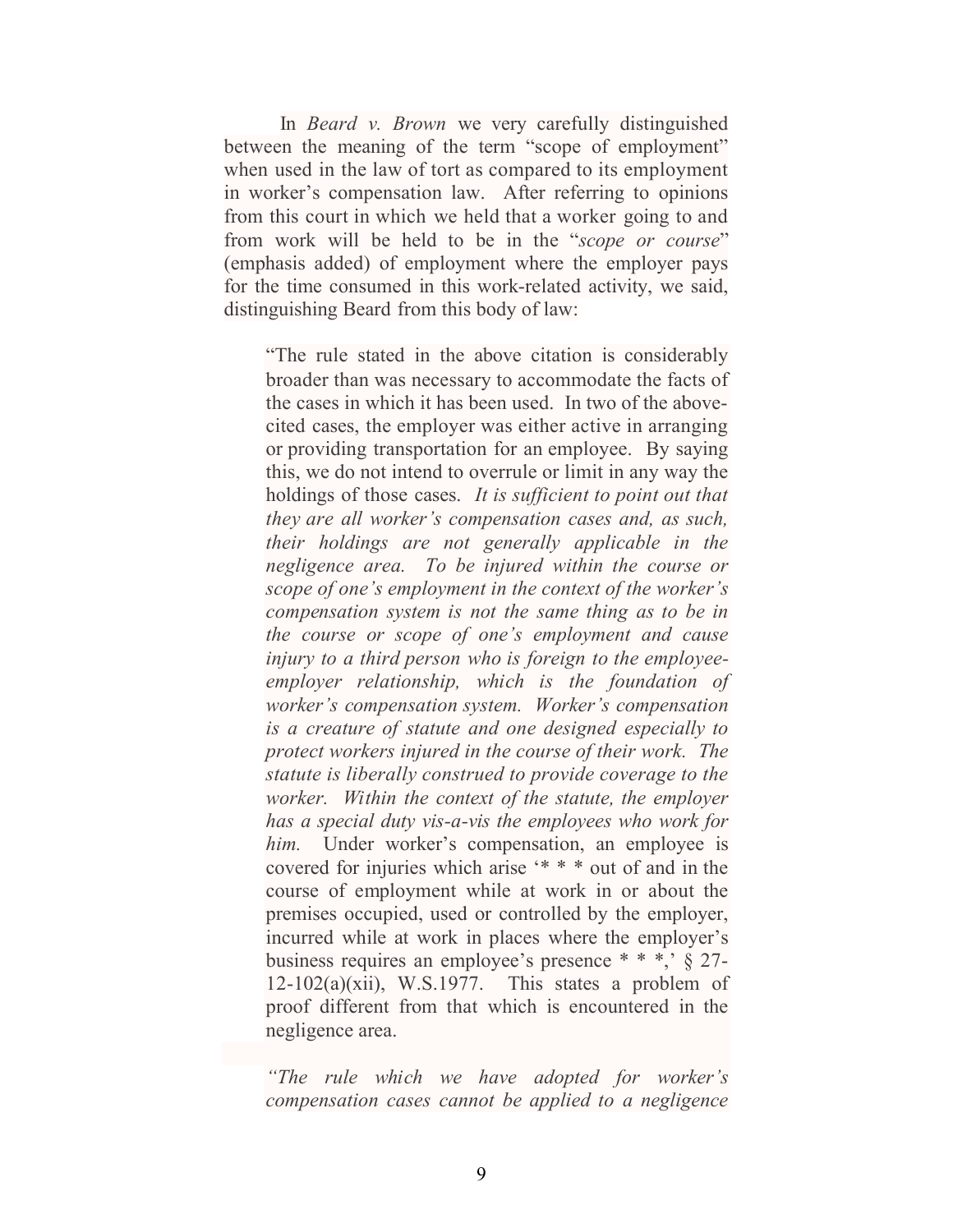*case. Our general negligence theory is one based on fault--worker's compensation and many other statutory schemes are of a no-fault nature. Within the general negligence sphere, the rules regarding 'scope of employment' are somewhat different. This is so for a number of reasons. A liberal statute designed to benefit workers is not involved. There is no special relationship giving rise to a special duty as in worker's compensation. There is no sound reason for finding liability without fault for social or economic reasons.*

"The Arizona Supreme Court recently addressed this question:

" '\* \* \* [T]he going and coming rule was largely judicially developed in order to provide compensation to workmen for injuries which were incurred while within the range of dangers associated with their employer's premises. There can therefore be no reason to apply it to a situation where the recipient of the benefits of the rule is not an injured workman.' *Driscoll v. Harmon,* 1979, 124 Ariz. 15, 601 P.2d 1051, 1052."

"We agree with this reasoning.

"The rule as regards 'scope of employment' in the general negligence sphere is that set out in *Miller v. Reiman-Wuerth Co.* [598 P.2d 20], supra, i.e., there must be some direct benefit to the employer and the employer must exercise some control over the employee. Buller was in no different status than her two passengers who were likewise being paid and doing nothing but being carried to the place where they too would commence the duties for which they were employed. To the extent that rule is inconsistent with the worker's compensation rule, the inconsistency is explainable, sound, and wellgrounded as discussed above." (Emphasis added.) 616 P.2d at 736-737.

From this quote from *Beard v. Brown* it should be clear to all that we were distinguishing "scope of employment" in the area of tort from "course *or* scope" of employment in the worker's compensation context. And it is to be noted in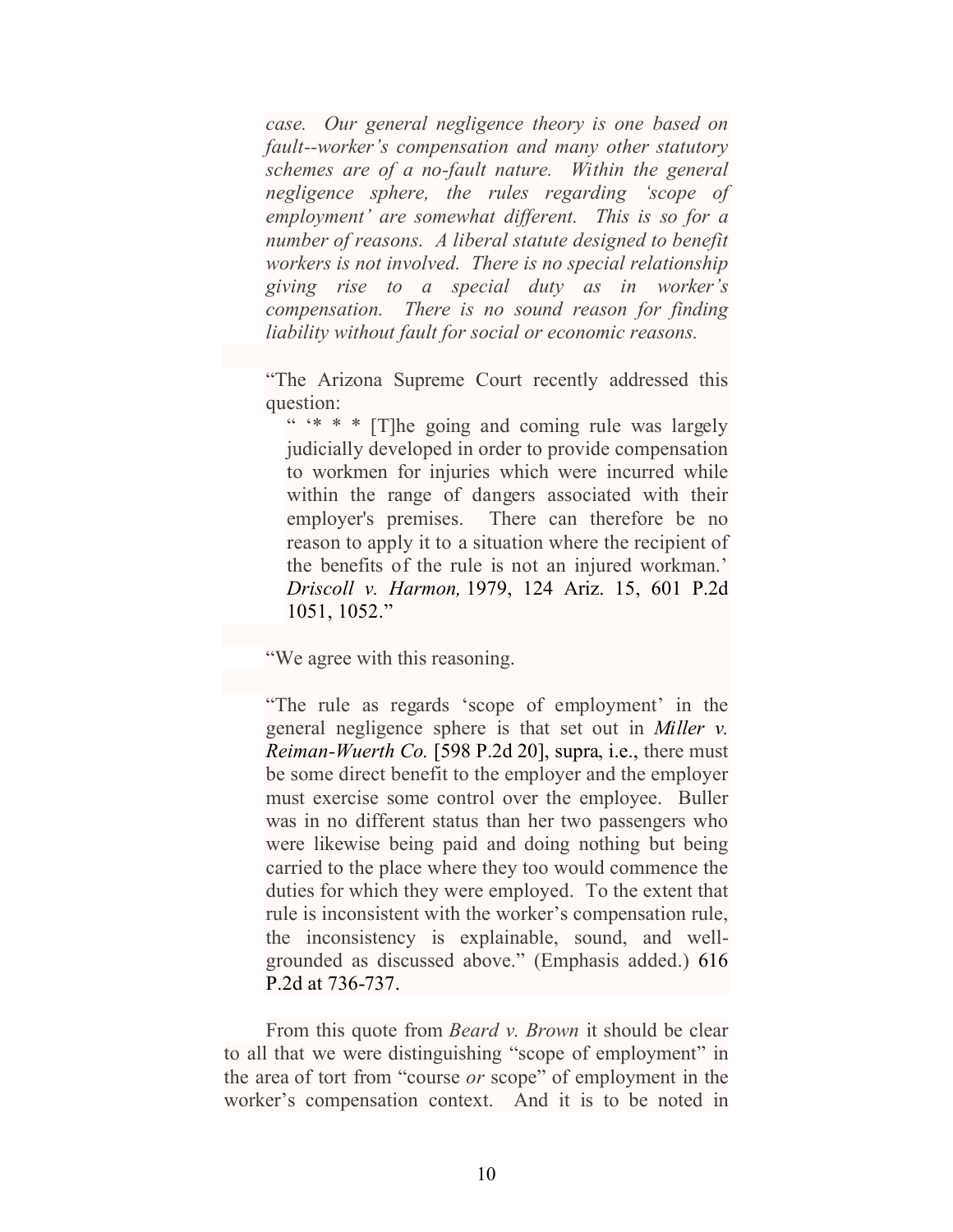*Beard* that the terms "course of employment" and "scope of employment" are used interchangeably when alluding to the liberal interpretation rules of worker's compensation law. We do not differentiate in *Beard* between the words "scope" on the one hand and "course" on the other. "Course *or* scope" is the language we use. We considered that, for worker's compensation purposes, these terms are interchangeable. In other words, they mean the same thing. This being our intention, it follows that the distinction that the appellants urge is without merit. That is, we do not, for purposes of the worker's compensation law, distinguish between the meaning of "scope of their employment" as it appears in the immunity section,  $\frac{1}{2}$  27-12-103(a), supra n.2, and "course of employment" as it appears in  $\S$  27-12-102(a)(xii), supra n.3, which is the definition of compensable injuries section of the Act. To make such a distinction would lead to the incongruous holding which would say that, under the facts of this case, the workers were, when returning home from work, within the "course of their employment" for the purpose of granting worker's compensation benefits for their injuries and deaths, but the covered driver was *not*, at that time, within the "scope of  $* * *$  [his] employment" for the purpose of furnishing  $\S 27-12-103(a)$  immunity to his estate from suit by covered passenger co-employees.

This leaves us to reach the following conclusion: The case at bar, being a worker's compensation case, cannot be resolved by holding the term "scope of  $* * *$  [his] employment" to have the same meaning that we said it had in *Beard v. Brown*, supra, which was a tort case. The meaning of that term is different when it is used in the worker's compensation statute than it is when employed in the law of tort.

*Cottonwood*, 655 P.2d at 1233-1235 (italics in original). If a finding that Carson was acting within the scope of his employment for tort liability purposes would necessarily mean that he was also acting within the scope for Wyoming Worker's Compensation Act purposes, that the tests serve different policy objectives does not necessarily prevent the application of collateral estoppel. Nonetheless, collateral estoppel remains inapplicable in this instance, in large part because of the necessity of a retroactive application.

[¶20] Carson insists that he is not asking for a "retroactive" application of collateral estoppel. Rather, he asserts that the federal court's conclusion -- that he was in the course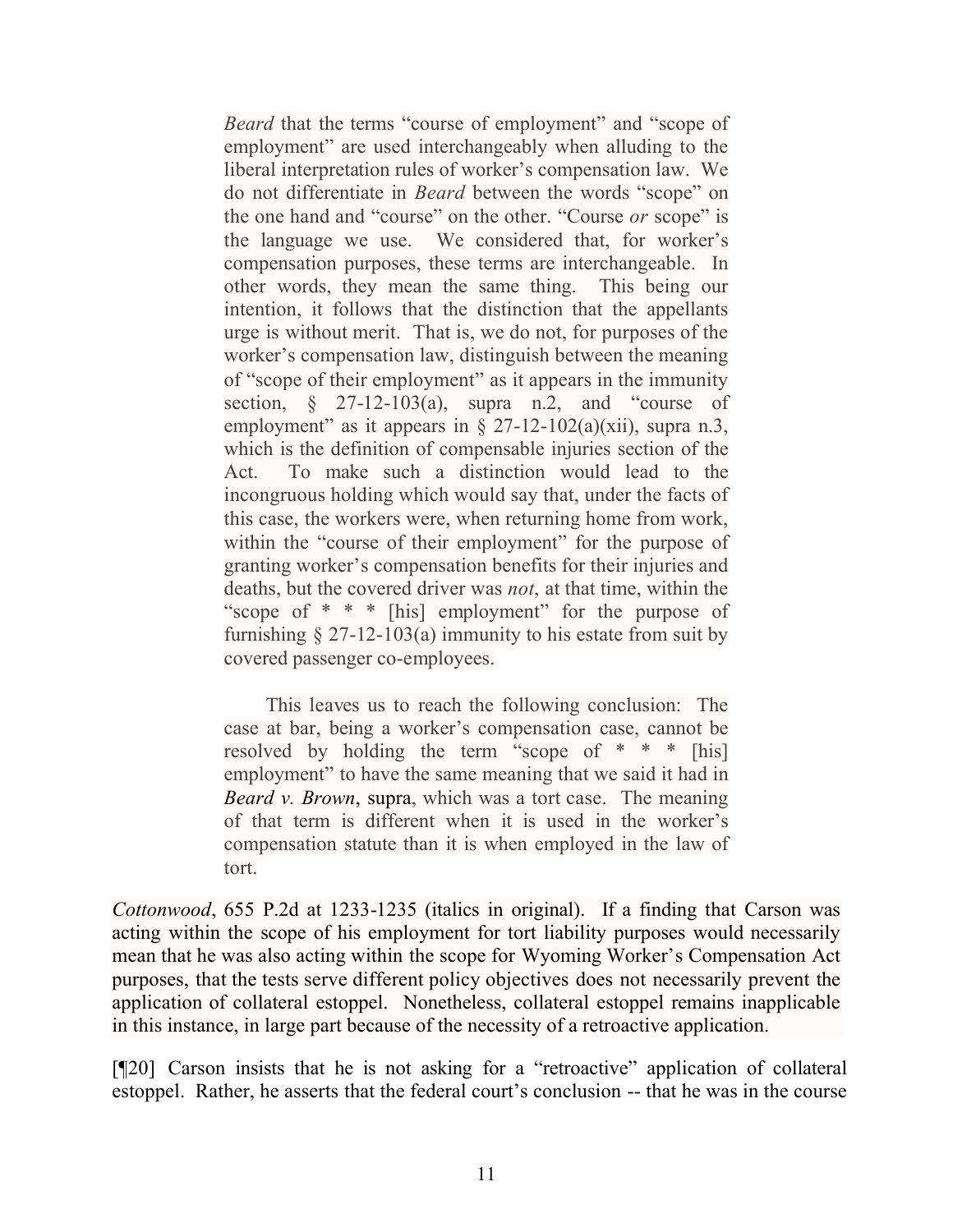and scope of his employment when he lost control of his vehicle -- was the *first* decision on the facts and evidence used by the federal jury. As a result the OAH on remand was collaterally estopped from answering the very same question asked of the federal jury in the opposite. Thus, he submits that labeling the application of collateral estoppel as "retroactive" is misleading. He further relies upon other jurisdictions to illustrate his point that rather than collateral estoppel being retroactively applied here, it would instead be applied with this in mind: When inconsistent factual determinations are made in separate actions, the later determination is accorded conclusive effect in a third action. *Casillas v. Arizona Dep't of Economic Sec*., 153 Ariz. 579, 739 P.2d 800, 802 (Ariz. 1986).

[¶21] It is typically true that if two or more courts render inconsistent judgments on the same claim or issue, a court facing the same issue in yet a third proceeding is normally bound to follow the most recent determination that satisfies the requirements of *res judicata*. According to the Restatement (Second) of Judgments: "When in two actions inconsistent final judgments are rendered, it is the later, not the earlier, judgment that is accorded conclusive effect in a third action under the rules of res judicata." Restatement (Second) of Judgments § 15 (1982). The comments to Section 15 state in part that "when a prior judgment is not relied upon in a pending action in which it would have had conclusive effect as res judicata, the judgment in that action is valid even though it is inconsistent with the prior judgment." *Id.*, comment b. *See also Casillas*, 739 P.2d at 802 (applying the same rule to collateral estoppel).

[¶22] In our opinion, this case does not involve a third decision of the same general issue but rather the first. The Restatement does not provide that a second judgment ever controls over a first one on *res judicata* grounds, which strongly indicates that *res judicata* cannot be applied in retrospect. Here, neither can collateral estoppel. Consequently, a party must live with the contradictory judgments unless there are grounds to revisit the *first* determination under W.R.C.P. 60 and the trier of fact determines that it should be modified. Here, there was no such conclusion.

[¶23] Collateral estoppel also neither bars nor requires W.R.C.P. 60(b) relief in the case of contradictory decisions, as we have here. "[T]he doctrines of *res judicata*, collateral estoppel, and judicial estoppel do not bar a motion for relief from judgment under W.R.C.P. 60(b)." *MAM v. State Dep't of Family Servs*., 2004 WY 127, ¶ 13, 99 P.3d 982, 985 (Wyo. 2004). This Court cannot imagine a scenario where the doctrines should compel a change in the original judgment any more than they can preclude such a change. In *Carson I*, we found that the district court acted well within its discretion to supplement the record pursuant to W.R.A.P. 12.08. However, we reversed and remanded for the district court to remand to the OAH to consider the supplemented record. Since Rule 60(b) does not fall within the doctrines of *res judicata* and collateral estoppel, the hearing examiner was free to evaluate the supplemental evidence and properly found that Carson still did not prove the claim should be reopened or that a different result should be reached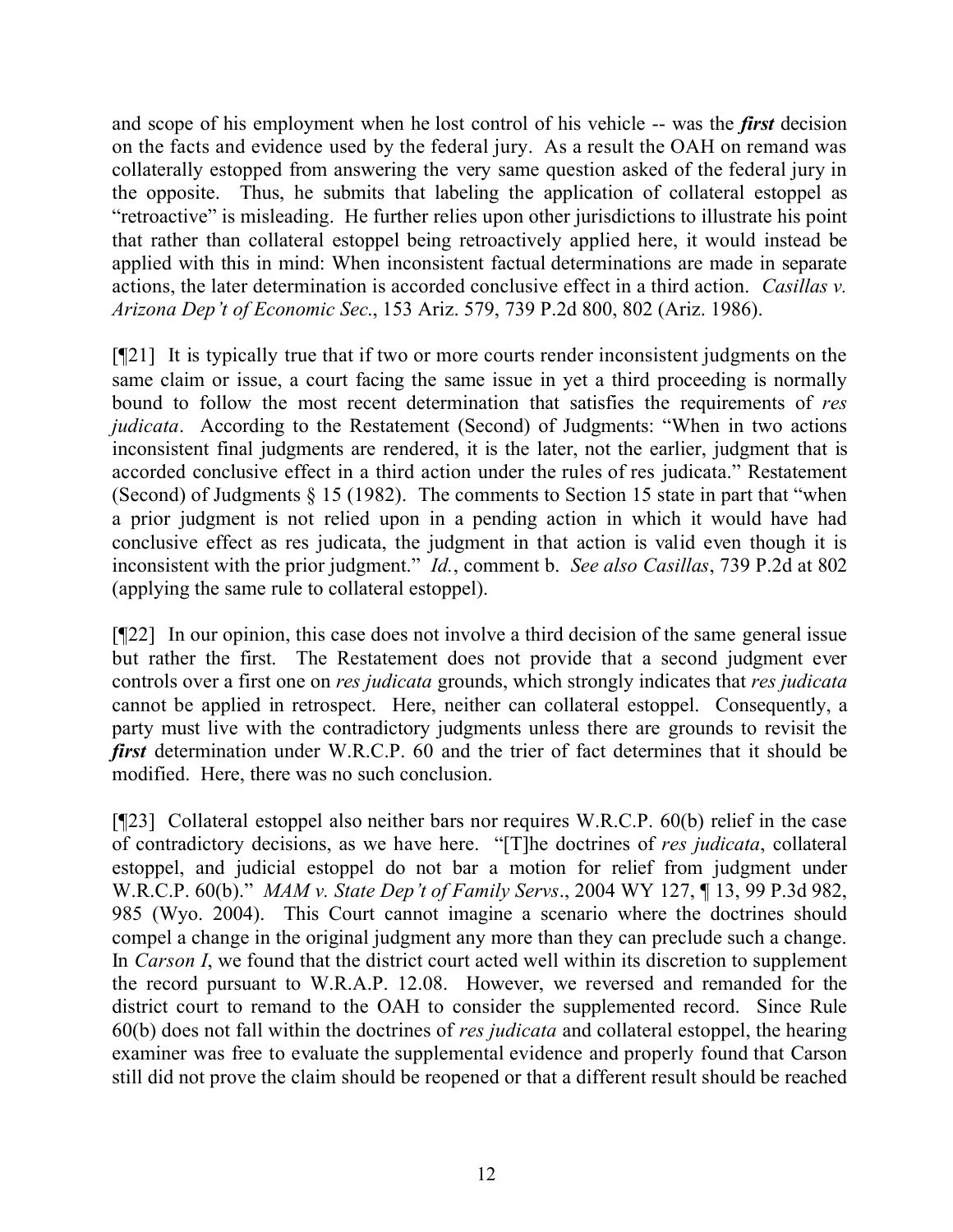under W.R.C.P. 60(b). The record contains careful analysis and substantial evidence to support that conclusion. The OAH stated that

> … even with the supplemental materials, the only offered evidence of a causal connection between Carson's trip to Jackson on January 19, 2006, and his employment with Metrocities was the testimony of Gunderson and Reynolds that an appointment had been arranged to discuss a refinance. The other suggestion that he may have been distributing or picking up marketing materials is simply speculation.

The OAH went on to explain:

49. The testimony of Reynolds and Gunderson is not deemed persuasive because,

a. their testimony is not consistent. As set forth above Gunderson testified that Reynolds was instrumental in setting up the meeting. Reynolds states it was all Gunderson's doings.

b. their testimony is not supported by any documentation. Gunderson and Reynolds' testimony that they had not yet filled out a loan application was not disputed and therefore evidence of the loan application is not expected. The evidence does however show that Carson kept his other employer, Salt River Financial Inc., well advised of his business contacts and did not mention Gunderson or Reynolds. Further, to get the figures and rates for their meeting as Gunderson referenced in his testimony, some prequalification steps such as a good faith estimate should have been generated, but there is no record of such.

c. the evidence showed that Gunderson and Reynolds may have had some bias in favor of or motivation to assist Carson given their relationship both business and personal with Gerre McClintock [Carson's father-in-law]. It is also noted in the prior Order that McClintock was also found not to be credible and indeed had blatantly misrepresented his son in law's continued employment with Salt River[.]